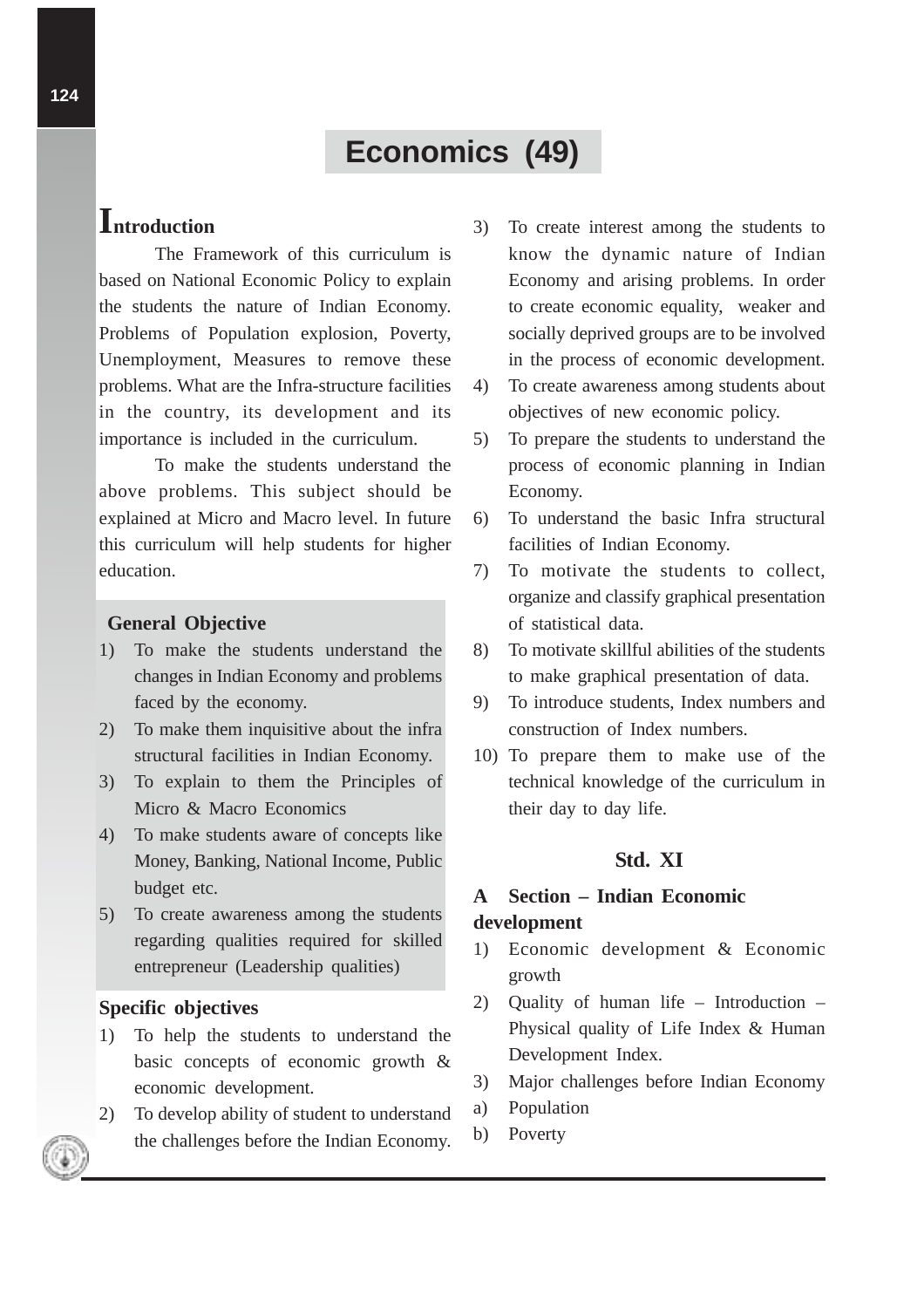- c) Unemployment
- 4) Economic Reforms since 1991 & its main features.
- a) Liberalisation
- b) Privatisation
- c) Globalisation
- 5) Economic Planning
	- a) Meaning and objectives
	- b) 10<sup>th</sup> Five year plan a study
- 6) Infra structural development in India.

#### **B Section – Introduction to statistics**

- 7) Introduction to statistics
- 8) Collection & organization of Data
- 9) Graphical presentation of data
- 10) Measures of Central Tendency Mean, Median & Mode
- 11) Index Numbers.

### **Std. XII**

#### **Section A**

#### **Micro Economics**

- 1. Introduction to Micro Economics
- 2. Consumers behavior
- 3. a. Analysis of Demand b. Elasticity of Demand
	-
- 4. Analysis of Supply
- 5. Types of Market & Price determination under Perfect competition
- 6. Factors of Production

#### **Section B**

#### **Macro Economics**

- 7. Introduction to Macro Economics
- 8. National Income
- 9. Determinants of Aggregates
- 10. Money
- 11. Commercial Bank
- 12. Central Bank
- 13. Public Economics

# **Std Xi - Economics**

#### **Topics for Project (20 Marks)**

- 1) Comparative study of some families based on income, expenses on health, education, entertainment etc.
- 2) An interview of an entrepreneur.
- 3) Study of the relationship between poverty and size of family.
- 4) Information about the relationship between number of children in a family and standard of living.
- 5) Report of visit to Employment Exchange.
- 6) Information about jobs created through Employment Guarantee Scheme.
- 7) An interview of self-employed persons.
- 8) Visit to Agriculture College/Industrial Training Institute/District Industrial Centre.
- 9) Information about economic & social inequality existing in various families.
- 10) Study of the effects of globalization on rural and urban families.
- 11) Information about Placement Agencies.
- 12) Study of impact of New Economic Policy on agriculture/industry/ service sector.
- 13) Information about families using solar energy (solar cooker, solar water heater etc.)
- 14) Visit to places using non-conventional energy sources.
- 15) An interview of some people using public transport.
- 16) An interview of some people using private transport.
- 17) Collect information from newspaper related to different economic events, during fifteen days.
- 18) Collect the data from 25 families regarding number of family members,